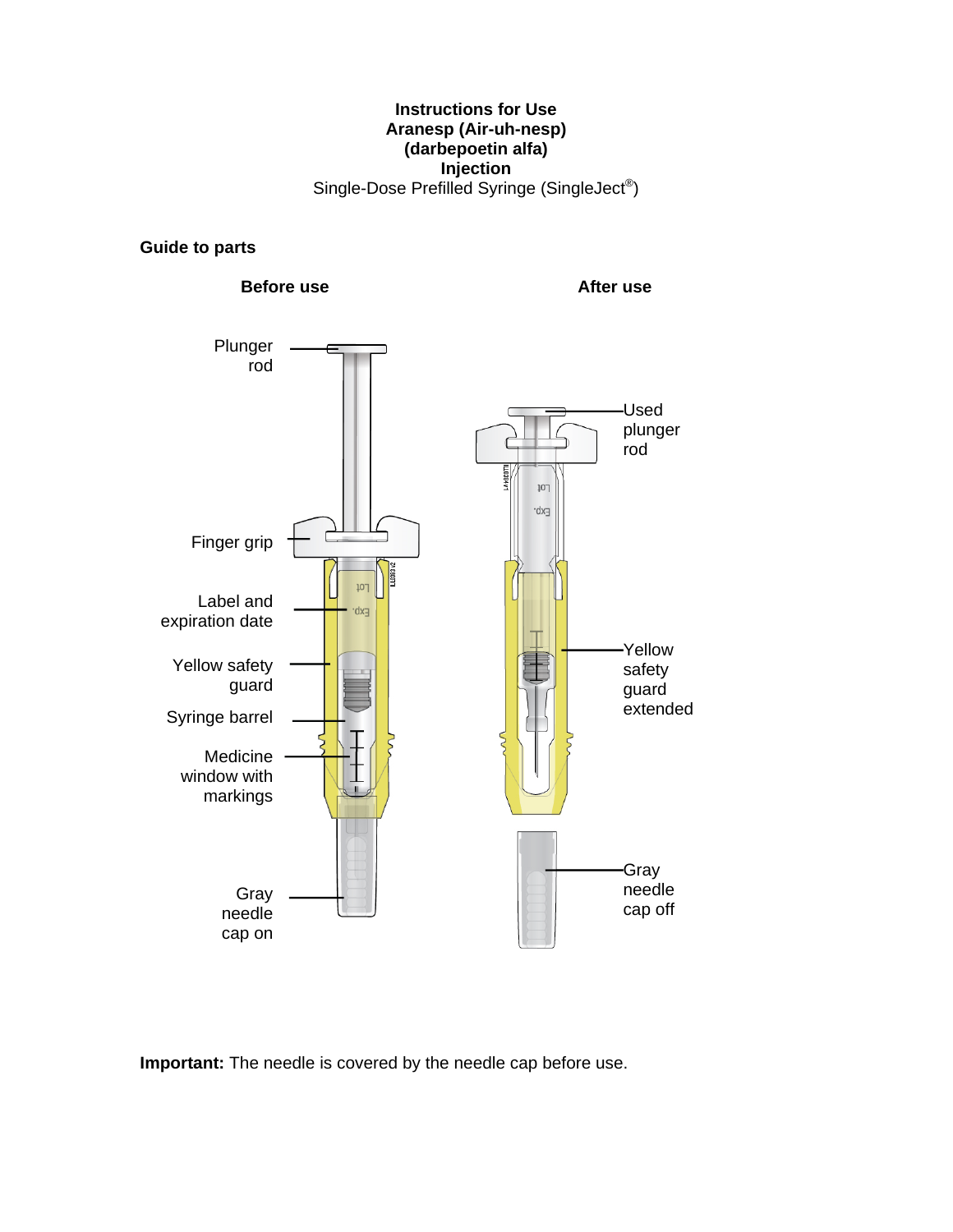# **Important**

Read the Medication Guide for important information you need to know about Aranesp before using these Instructions for Use.

# **Before you use an Aranesp prefilled syringe, read this important information**

## **Storing your prefilled syringe**

- Keep the prefilled syringe in the original carton to protect from light or physical damage.
- Store the prefilled syringe in the refrigerator between 36° F to 46° F (2° C to 8° C).
- **Do not** use a prefilled syringe that has been frozen.
- After you inject your dose, throw away (dispose of) any unused Aranesp left in the prefilled syringe. **Do not** save unused Aranesp in the prefilled syringe for later use.
- Keep the Aranesp prefilled syringe out of the reach of children.

# **Using your prefilled syringe**

- **It is important that you do not try to give the injection unless you or your caregiver has received training from your healthcare provider.**
- Make sure the name Aranesp appears on the carton and prefilled syringe label.
- **Do not** use a prefilled syringe after the expiration date on the label.
- **Do not** use a prefilled syringe that has been shaken.
- **Do not** remove the gray needle cap from the prefilled syringe until you are ready to inject.
- **Do not** use the prefilled syringe if the pack is open or damaged.
- **Do not** use a prefilled syringe if it has been dropped on a hard surface. The prefilled syringe may be broken even if you cannot see the break. Use a new prefilled syringe.
- **Do not** slide the yellow safety guard over the needle before you give the injection. This will "activate" or lock the yellow safety guard. Use another prefilled syringe that has not been activated and is ready to use.
- The gray needle cap on the prefilled syringe contains dry natural rubber (made from latex). **Tell your healthcare provider if you are allergic to latex.**

Call your healthcare provider if you have any questions.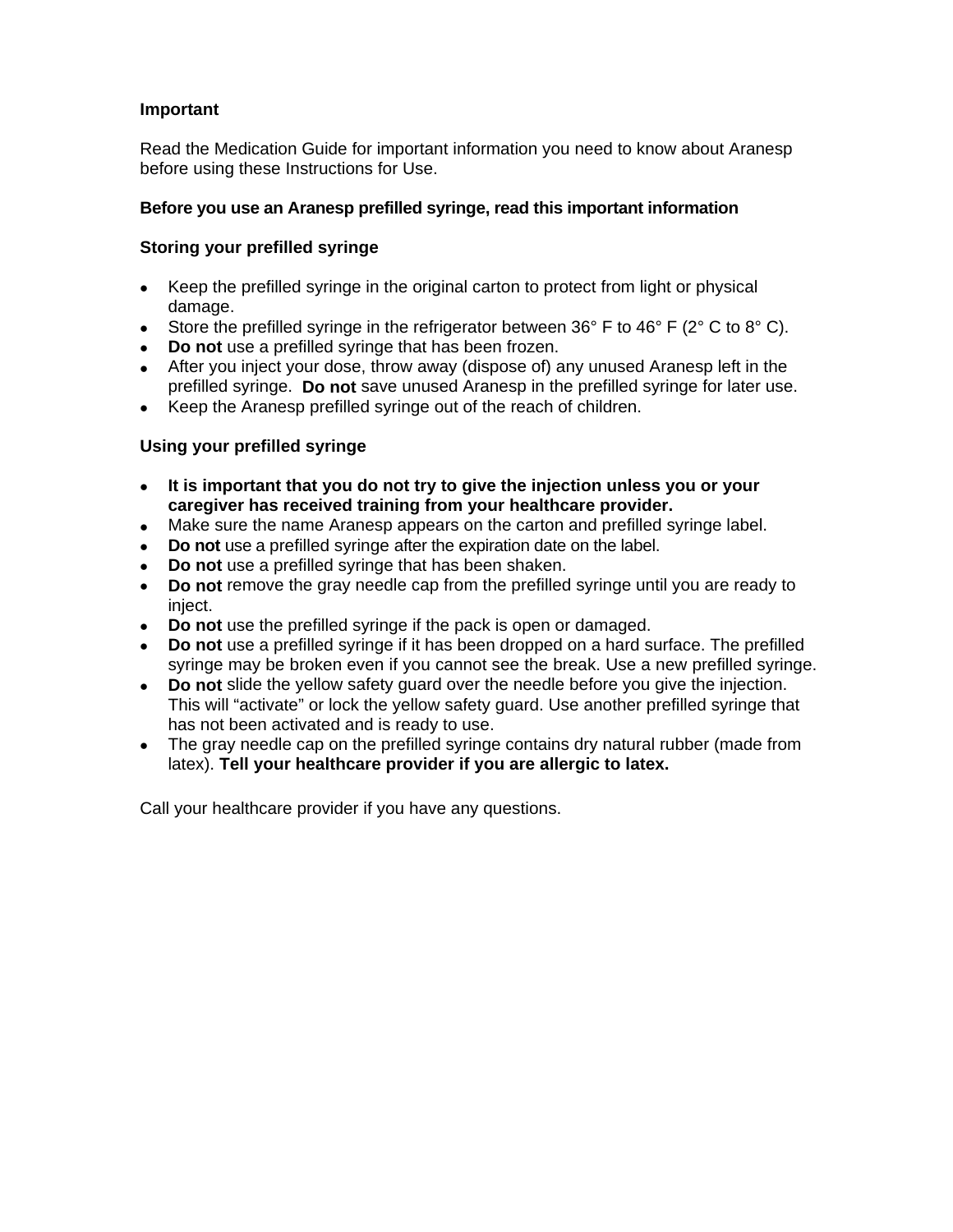## **Step 1: Prepare**

**A** Remove one prefilled syringe from the refrigerator.

The original pack with any unused prefilled syringes should remain in the refrigerator.

- **Do not** use the prefilled syringe if the pack is damaged.
- **Do not** try to warm the prefilled syringe by using a heat source such as hot water or microwave.
- **Do not** leave the prefilled syringe in direct sunlight.
- **Do not** shake the prefilled syringe.

Open the package and remove the syringe from the tray. Grab the yellow safety guard to remove the prefilled syringe from the tray.



# **Grab Yellow Safety Guard**

For safety reasons:

- **Do not** grab the plunger rod.
- **Do not** grab the gray needle cap.

**B** Inspect the medicine and prefilled syringe.



#### **Turn the prefilled syringe so you can see the medicine window and markings. Make sure the medicine in the prefilled syringe is clear and colorless.**

- **Do not** use the prefilled syringe if:
	- o The medicine is cloudy or discolored or contains flakes or particles.
	- o Any part appears cracked or broken.
	- o The prefilled syringe has been dropped.
	- o The gray needle cap is missing or not securely attached.
	- o The expiration date printed on the label has passed.

In all cases, use a new prefilled syringe and call your healthcare provider.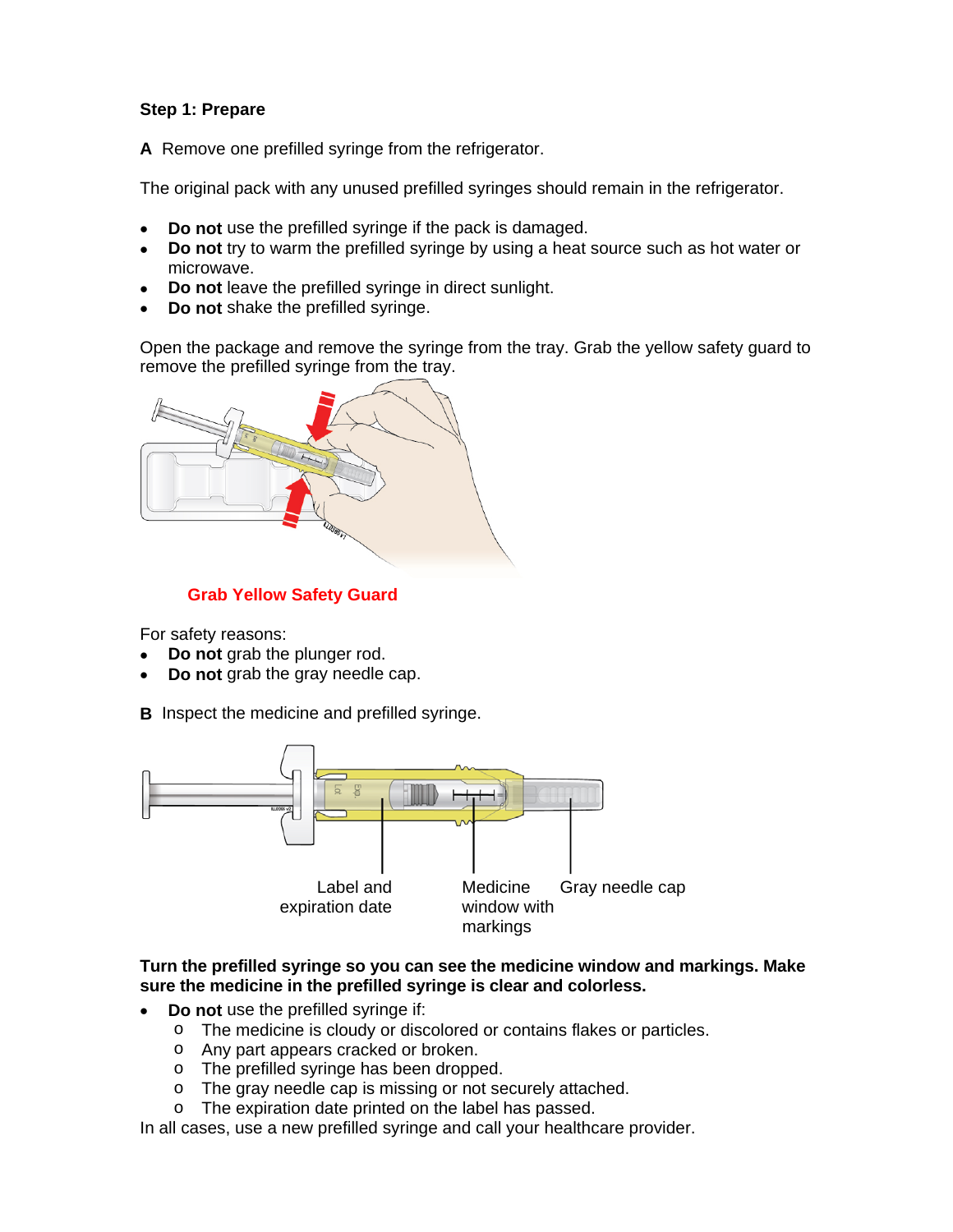**C** Gather all materials needed for your injection.

Wash your hands thoroughly with soap and water. On a clean, well-lit work surface, place the:

- Prefilled syringe
- Alcohol wipe
- Cotton ball or gauze pad
- Adhesive bandage
- Sharps disposal container



## **Step 2: Get ready**

**D** Prepare and clean your injection site(s).



#### **You can use:**

- Thigh
- Stomach area (abdomen), except for a **2**-inch area right around your navel (belly button)
- Upper outer area of your buttocks (only if someone else is giving you the injection)
- Outer area of upper arm (only if someone else is giving you the injection)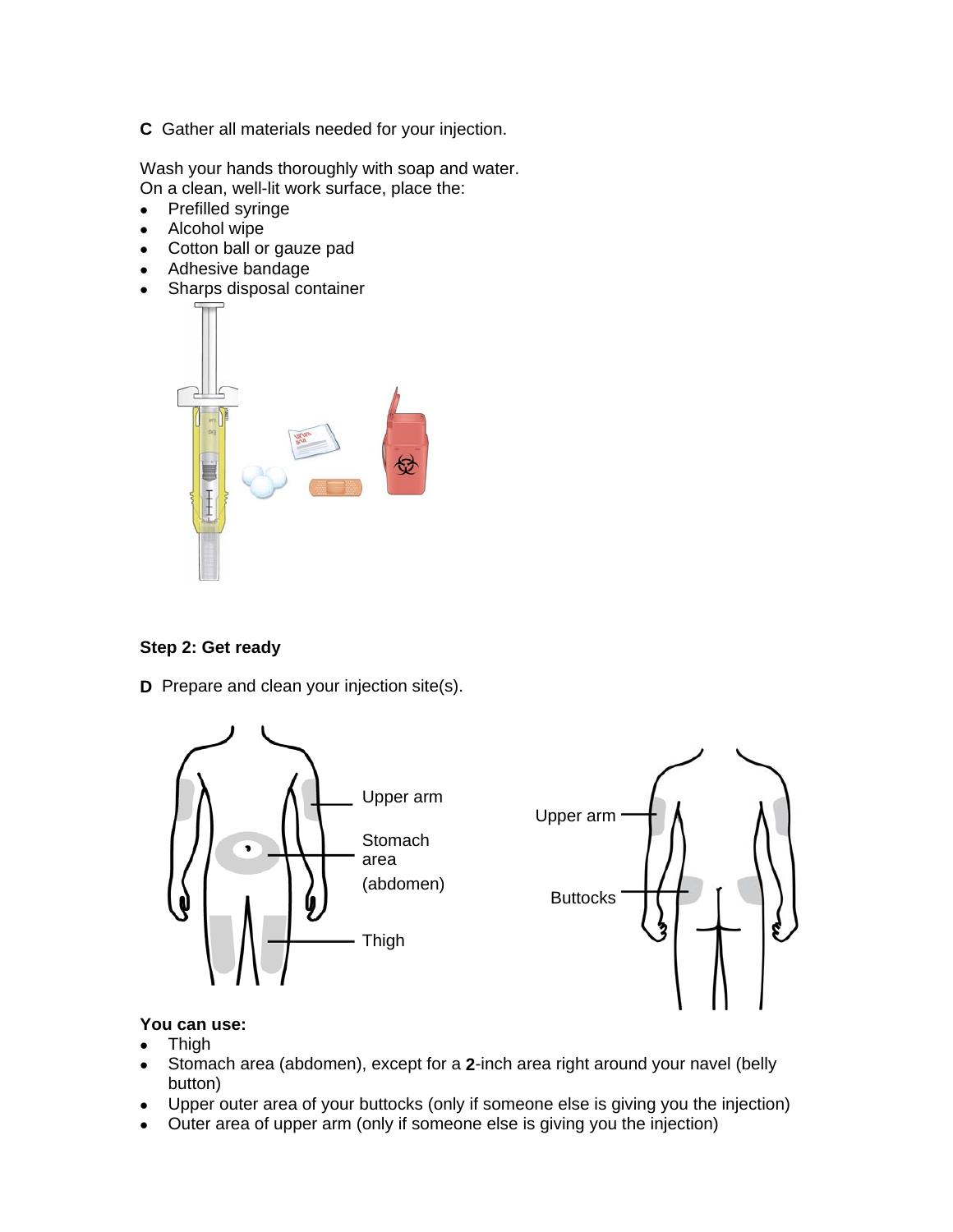Clean your injection site with an alcohol wipe. Let your skin dry.

- **Do not** touch this area again before injecting.
- If you want to use the same injection site, make sure it is not the same spot on the injection site area you used for a previous injection.
- **Do not** inject into areas where the skin is tender, bruised, red, or hard. Avoid injecting into areas with scars or stretch marks.

**Important:** Follow your healthcare provider's instructions about selecting sites for injection appropriate to you and about changing the site for each injection.

**E** Hold the prefilled syringe by the syringe barrel. Carefully pull the gray needle cap straight off and away from your body.



Syringe barrel

- **Do not** remove the gray needle cap from the prefilled syringe until you are ready to inject.
- **Do not** twist or bend the gray needle cap.
- **Do not** hold the prefilled syringe by the plunger rod.
- **Do not** put the gray needle cap back onto the prefilled syringe.

**Important:** Throw the gray needle cap into the sharps disposal container.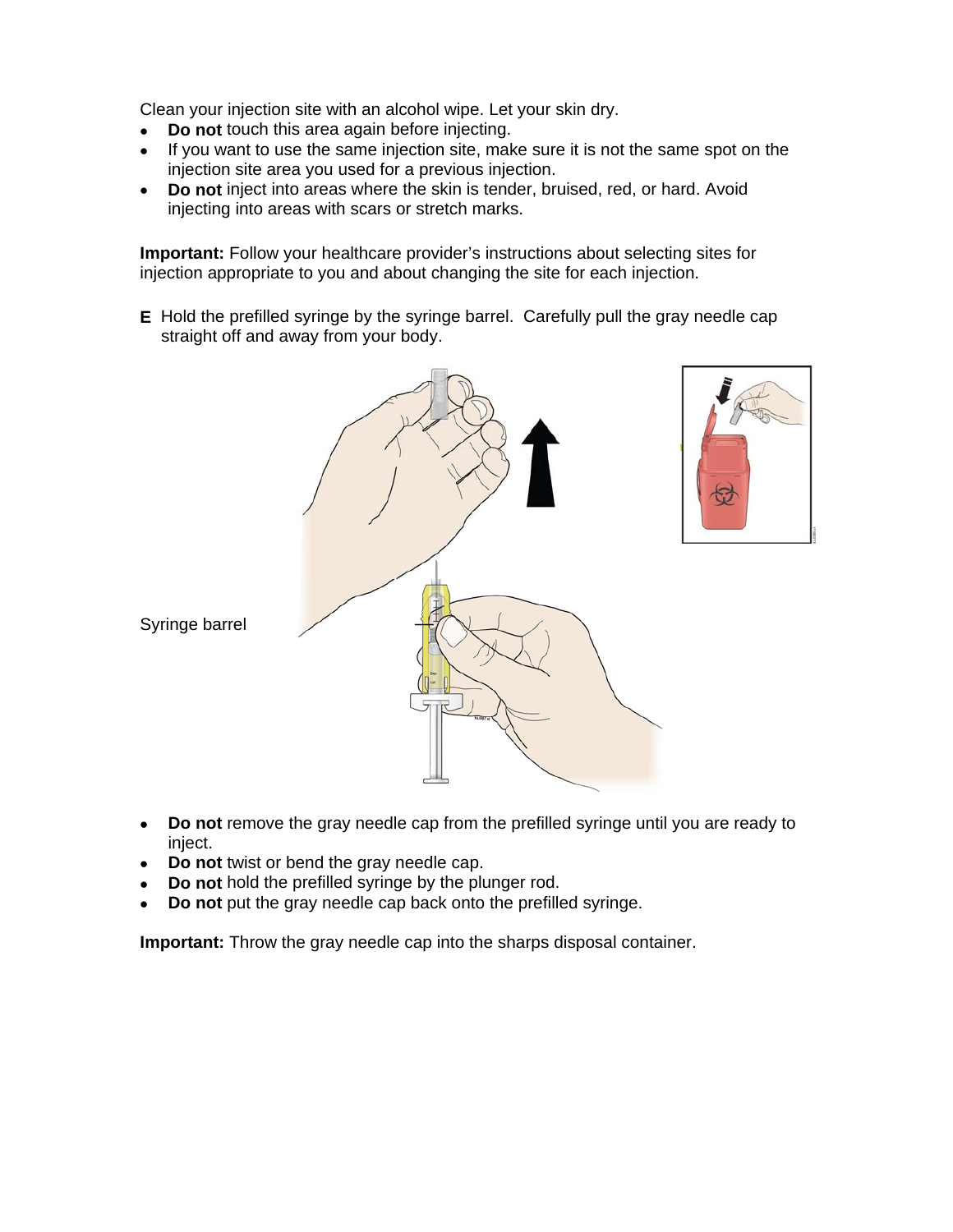

Your healthcare provider has prescribed either a "full" syringe dose or a "partial" syringe dose of Aranesp.

- If you are prescribed a full dose of Aranesp, you will inject all of the medicine from your prefilled syringe. **For a full dose, go directly to Step 3**, and choose between the Subcutaneous or Port injection based on your healthcare provider's instructions.
- **If you are prescribed a partial dose of Aranesp, start with Step G below**.
- **G** Point the needle up and tap gently until the air rises to the top.



**H** Slowly push the plunger rod up to the line on the syringe barrel that matches your prescribed dose.



**Important: Do not** slide the yellow safety guard over the needle before you give the injection. This will "activate" or lock the yellow safety guard.

As you push the plunger rod up, air and extra medication is removed. Check to make sure the plunger lines up with the syringe marking for your prescribed dose. If you remove too much medicine, get a new prefilled syringe and start again at **Step 1.**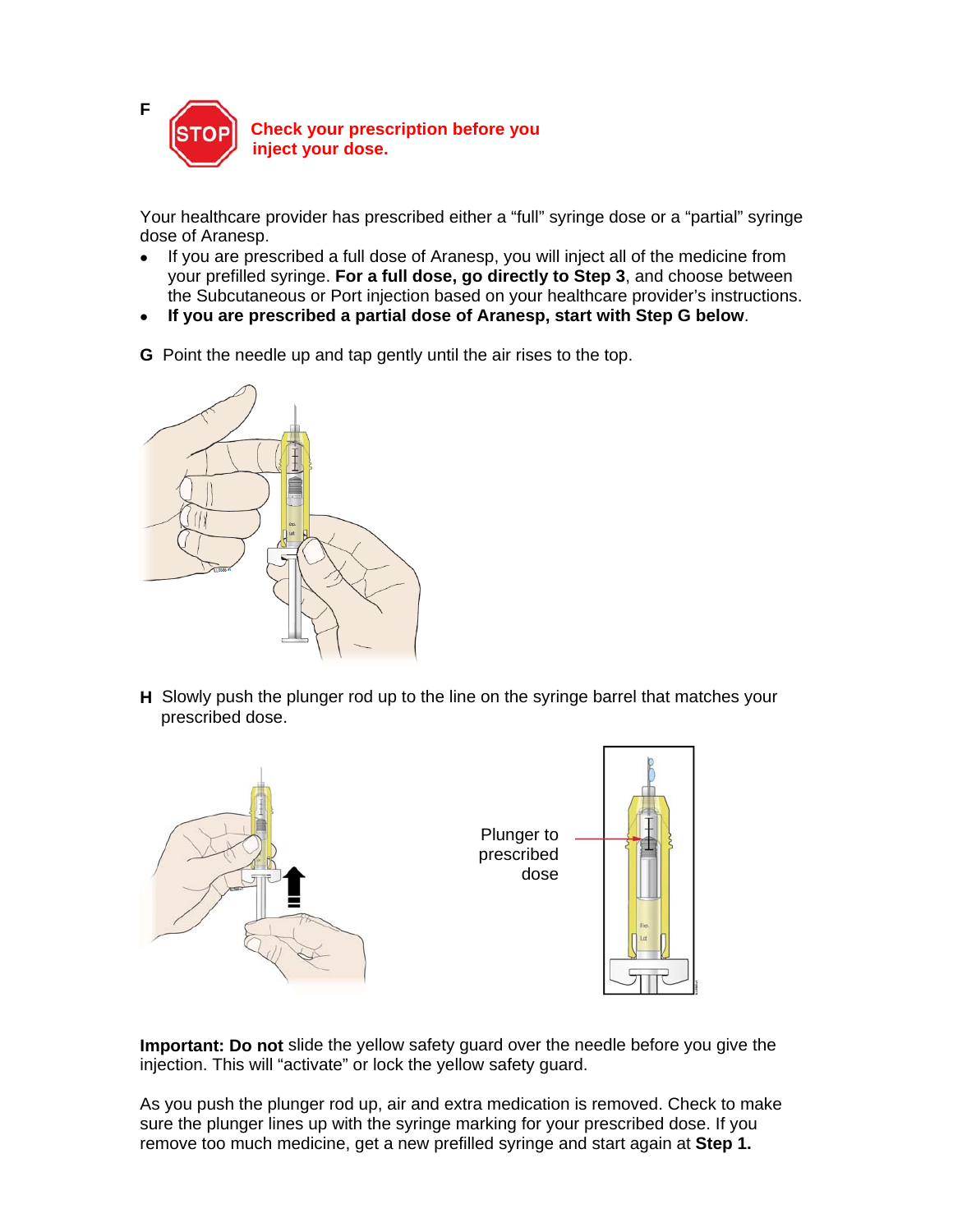Call your healthcare provider if you have problems measuring your prescribed dose.

# **Step 3: Subcutaneous (under the skin) injection**

**I** Pinch your injection site to create a firm surface.



**Important:** Keep skin pinched while injecting.

**J** Hold the pinch. Insert the needle into the skin at 45 to 90 degrees.



**K** Using slow and constant pressure, push the plunger rod until it reaches the bottom.

• Do not pull back the plunger rod while the needle is inserted.

When done, gently pull the syringe off of your skin, and **continue to Step 4: Finish.**



**Important:** When you remove the syringe, if it looks like the medicine is still in the syringe barrel, this means you have not received a full dose. Call your healthcare provider right away.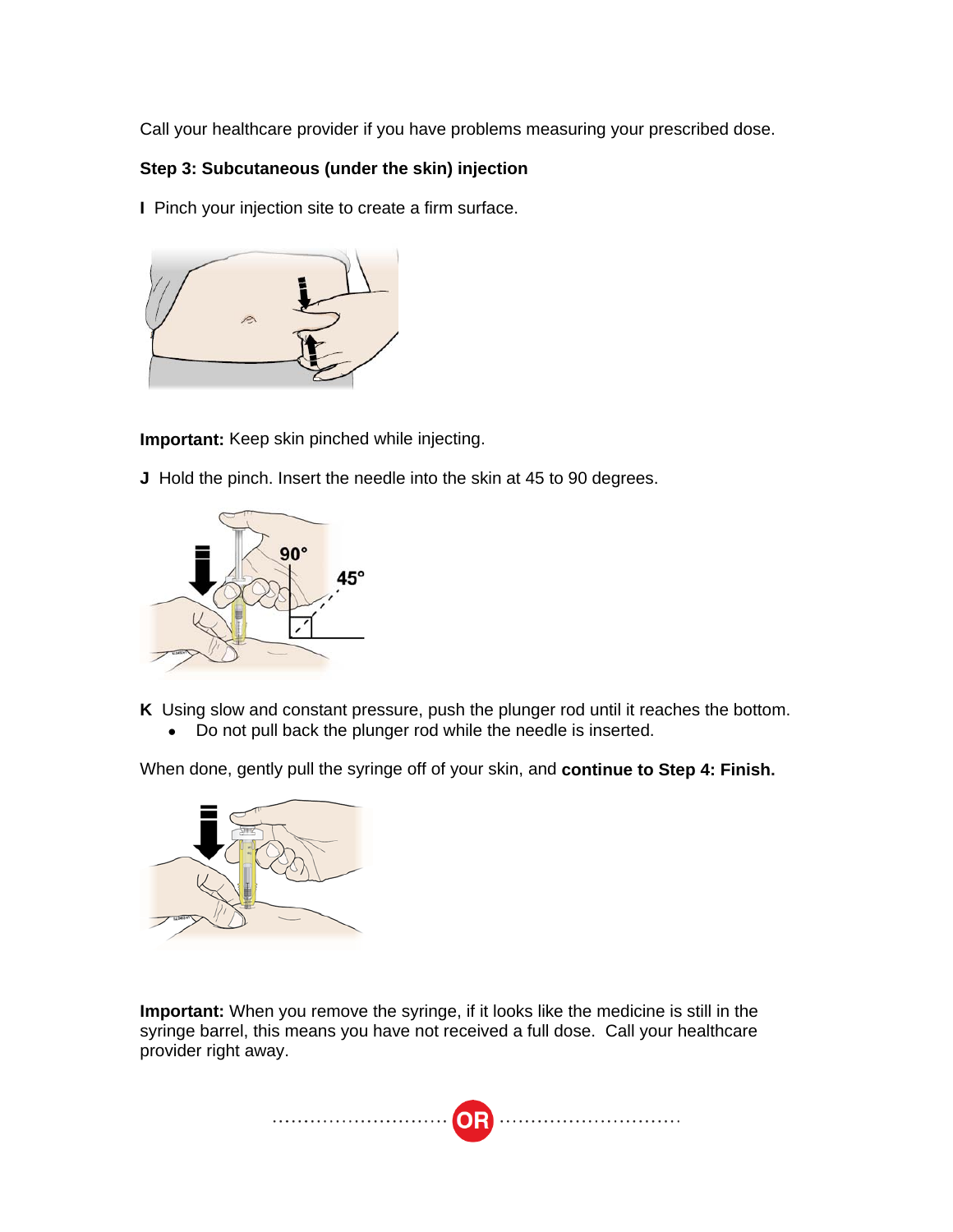#### **Step 3: Port Injection**

**If your healthcare provider has prescribed injection into your home hemodialysis system, you should be first trained by your healthcare provider and then follow the procedure described below.** 

- A. Locate the port on the hemodialysis tubing where your healthcare professional prescribed you to inject. **Do not** inject into the hemodialysis tubing.
- B. Clean the port with an alcohol wipe.
- C. Insert the prefilled syringe needle at a 90° angle, directly into the center of the rubber septum located on the cleaned port. **Do not** bend the needle. The rubber septum may require increased pressure to penetrate with the needle.
- D. Push the plunger down until it reaches the bottom.
- E. Remove the prefilled syringe from the port.

#### **Now, continue to Step 4: Finish.**

#### **Step 4: Finish**



**For your safety, pull the yellow safety guard until it clicks and covers the needle.** 



Once extended, the yellow safety guard will lock into position and will not slide back over the needle.

Keep your hands away from the needle at all times.

**M** Discard (throw away) the used prefilled syringe.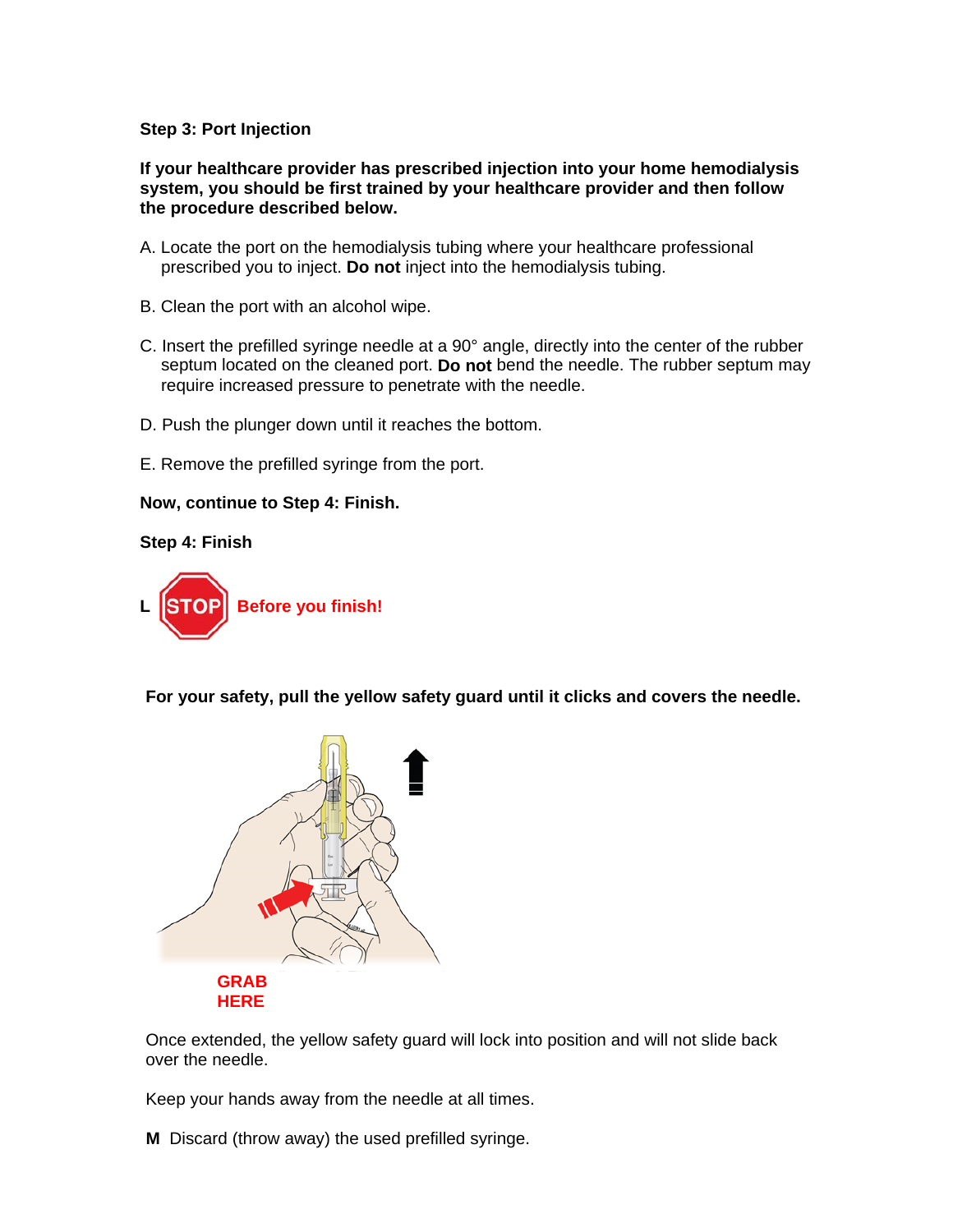

- Put the used syringe in a FDA-cleared sharps disposal container right away after use. **Do not throw away (dispose of)** the prefilled syringe in your household trash.
- If you do not have a FDA-cleared sharps disposal container, you may use a household container that is:
	- o made of a heavy-duty plastic,
	- o can be closed with a tight-fitting, puncture-resistant lid, without sharps being able to come out,
	- o upright and stable during use,
	- o leak-resistant, and
	- o properly labeled to warn of hazardous waste inside the container.
- When your sharps disposal container is almost full, you will need to follow your community guidelines for the right way to dispose of your sharps disposal container. There may be state or local laws about how you should throw away used needles and syringes. For more information about safe sharps disposal, and for specific information about sharps disposal in the state that you live in, go to the FDA's website at: http://www.fda.gov/safesharpsdisposal
- **Do not** reuse the prefilled syringe.
- **Do not** recycle the syringe or sharps disposal container or throw them into household trash.

**Important:** Always keep the sharps disposal container out of the reach of children.

**N** Examine the injection site.

If there is blood, press a cotton ball or gauze pad on your injection site. **Do not** rub the injection site.Apply an adhesive bandage if needed.

This Instructions for Use has been approved by the U.S. Food and Drug Administration.